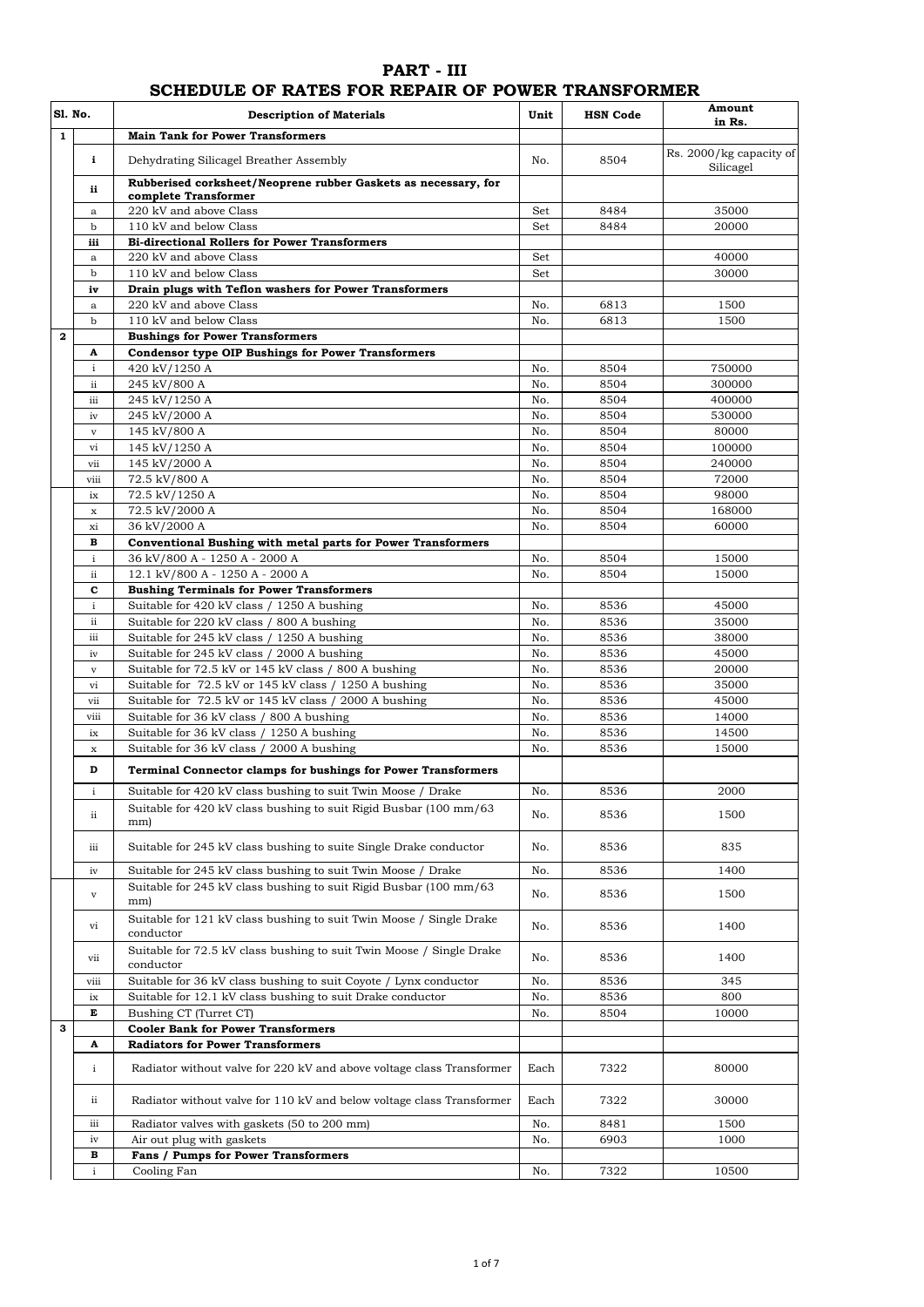| Sl. No. |              | <b>Description of Materials</b>                                                                                                                         | Unit       | <b>HSN Code</b>            | Amount<br>in Rs. |
|---------|--------------|---------------------------------------------------------------------------------------------------------------------------------------------------------|------------|----------------------------|------------------|
|         | ii           | Oil Pump                                                                                                                                                | No.        | 8413                       | 30000            |
|         | C            | <b>Cooler control cubicles for Power Transformers</b>                                                                                                   |            |                            |                  |
|         | i            | MCB/MCCB                                                                                                                                                |            |                            |                  |
|         | a            | 100 A, 3/4 Pole                                                                                                                                         | No.        | 8536                       | 4000             |
|         | $\mathbf b$  | 63 A, 3/4 Pole                                                                                                                                          | No.        | 8536                       | 2900             |
|         | $\mathbf c$  | 32 A, 3/4 Pole                                                                                                                                          | No.        | 8536                       | 2000             |
|         | d<br>ii      | 16 A, 3/4 Pole                                                                                                                                          | No.<br>No. | 8536<br>9106               | 1900<br>1600     |
|         |              | Timer<br>CCU (Should match with the secondary of the WTI CT) with dual                                                                                  |            |                            |                  |
|         | iii          | output                                                                                                                                                  | No.        |                            | 5000             |
|         | iv           | WTI with 4 contacts, 15 meters capillary length with built in CCU RTD<br>and external remote indicator, range 0-150 deg C, with SCADA<br>compatability) | No.        | 9025                       | 40000            |
|         | $\rm{v}$     | OTI with 2 contacts, 15 meters capillary length with built in CCU, RTD<br>and external remote indicator range 0-150 deg C, with SCADA<br>compatability  | No.        | 9025                       | 12500            |
|         | vi           | Gauge glass along with beeding for cooler control cabinet (FCC)                                                                                         | No.        | 9026                       | 5000             |
|         | vii          | Power Contactor                                                                                                                                         | No.        | 8536                       | 2000             |
|         | viii<br>ix   | Auxiliary relay/contactor for control circuit<br>Thermal Over Load Relay                                                                                | No.<br>No. | 8536<br>8536               | 1500<br>1500     |
|         | x            | Single phase preventer (SPM)                                                                                                                            | No.        | 8535                       | 1600             |
|         | xi           | F.O Temperature sensor cable                                                                                                                            | No.        |                            | 2000             |
|         | xii          | CAT Cable                                                                                                                                               | m          |                            | 150              |
|         | xiii         | PT 100 Sensor                                                                                                                                           | No.        |                            | 48750            |
|         | xiv          | PT 100 Sensor Probe                                                                                                                                     | m          |                            | 1850             |
| 4       |              | <b>OLTC</b> for Power Transformers                                                                                                                      |            |                            |                  |
|         | i            | Complete OLTC (Diverter switch, selector switch Assembly, DOVA,                                                                                         |            |                            |                  |
|         | a            | drive mechanism and linkages) for Transformers<br>220 kV and above Class                                                                                | Set        | 8504 / 9010                | 1000000          |
|         | b            | 110 kV and below Class                                                                                                                                  | Set        | 8504 / 9010                | 700000           |
|         | ii           | Diverter Switch assembly for Power Transformers                                                                                                         |            |                            |                  |
|         | $\mathbf{a}$ | 220 kV and above Class                                                                                                                                  | Set        | 8504 / 9010                | 400000           |
|         | b            | 110 kV and below Class                                                                                                                                  | Set        | 8504 / 9010                | 370000           |
|         | iii          | Selector Switch assembly (For 3 Phases) for Power Transformers                                                                                          |            |                            |                  |
|         | $\mathbf{a}$ | 220 kV and above Class                                                                                                                                  | Set        | 8504 / 9010                | 300000           |
|         | $\mathbf b$  | 110 kV and below Class                                                                                                                                  | Set        | 8504 / 9010                | 270000           |
|         | iv           | Drive assembly with gears and connecting rod etc.,<br>RTCC Panel (ROTI, RWTI, switches, Tap Position Indicator, Timer,                                  | Set        | 8504 / 9010                | 650000           |
|         | v            | annunciator etc.,) for Power Transformers                                                                                                               |            |                            |                  |
|         | a            | 220 kV and above Class                                                                                                                                  | Set        | 8504 / 9010<br>8504 / 9010 | 200000           |
|         | b<br>vi      | 110 kV and below Class<br><b>OLTC</b> Conservator                                                                                                       | Set        |                            | 100000           |
|         | a            | 220 kV and above Class                                                                                                                                  | Set        | 8504 / 9010                | 32200            |
|         | b            | 110 kV and below Class                                                                                                                                  | Set        | 8504 / 9010                | 21000            |
|         | vii          | Oil Surge relay for OLTC                                                                                                                                | No.        | 8504 / 9010                | 10000            |
|         | viii         | Diverter Switch Oil Vessel Assembly (DOVA) for Power                                                                                                    |            |                            |                  |
|         |              | <b>Transformers</b>                                                                                                                                     |            |                            |                  |
|         | a            | 220 kV and above Class                                                                                                                                  | Set        | 8504 / 9010                | 350000<br>300000 |
|         | b<br>ix      | 110 kV and below Class<br>Fixed and moving contacts for diverter switch                                                                                 | Set<br>Set | 8504 / 9010<br>8536        | 228000           |
|         | $\mathbf x$  | Fixed and moving contacts for Selector switch                                                                                                           |            |                            |                  |
|         | $\rm{a}$     | 220 kV and above Class                                                                                                                                  | Set        | 8536                       | 350000           |
|         | b            | 110 kV and below Class                                                                                                                                  | Set        | 8536                       | 300000           |
|         | xi           | Protection micro Switch                                                                                                                                 | No.        | 8504 / 9010                | 1500             |
|         | xii          | OLTC Pressure relief Device with trip contacts and reset device                                                                                         | No.        | 8504 / 9010                | 15000            |
|         | xiii         | Transition Resistance complete assembly                                                                                                                 | Set        | 8504 / 9010                | 150000           |
|         | xiv          | <b>Transition Resistance</b>                                                                                                                            | No.        | 7408                       | 5000             |
|         | xv           | Snap action switch                                                                                                                                      | No.        | 8504 / 9010                | 35000            |
|         | xvi<br>xvii  | ROTI, RWTI in RTCC Panel                                                                                                                                | No.        | 8504 / 9010                | 2000             |
|         | xviii        | Auxiliary relay Contactor for Tap changer control circuit<br>Remote Tap change indicator                                                                | No.<br>No. | 8504 / 9010<br>8504 / 9010 | 1500<br>5000     |
|         | xix          | Switches (Control selector switch, sequence selector switch etc.,)                                                                                      | No.        | 8504 / 9010                | 2000             |
|         | XX           | Limit switches                                                                                                                                          | No.        | 8504 / 9010                | 4500             |
|         | xxi          | Tap Position Indicator                                                                                                                                  | No.        | 8504 / 9010                | 2000             |
| 5       |              | <b>Main Tank Conservator for Power Transformers</b>                                                                                                     |            |                            |                  |
|         | $\mathbf{i}$ | Conservator tank                                                                                                                                        |            |                            |                  |
|         | $\mathbf{a}$ | 220 kV and above Class                                                                                                                                  | No.        |                            | 80000            |
|         | b            | 110 kV and below Class                                                                                                                                  | No.        |                            | 56000            |
|         | ii           | MOG                                                                                                                                                     | No.        | 9026                       | 5000             |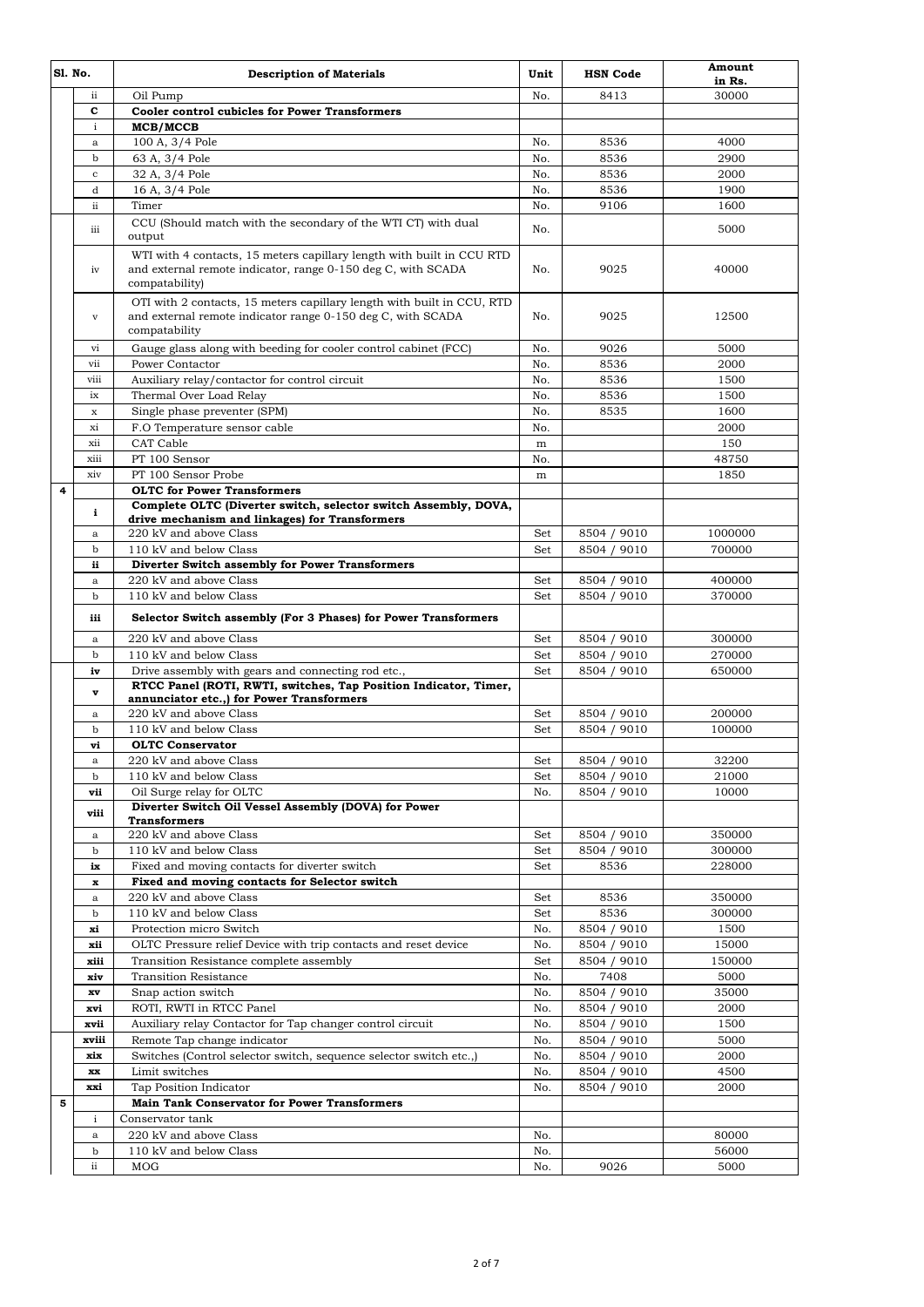| Sl. No.                 |                         | <b>Description of Materials</b>                                                                                                     | Unit | <b>HSN Code</b> | Amount<br>in Rs. |
|-------------------------|-------------------------|-------------------------------------------------------------------------------------------------------------------------------------|------|-----------------|------------------|
|                         | iii                     | Prismatic Gauage                                                                                                                    | No.  | 9026            | 10000            |
|                         | iv                      | Fibre Optic temperature sensor system with 8 temperature channels.                                                                  | Set  | 9026            | 300000           |
|                         | $\mathbf v$             | Aircell for conservator for 220 kV and above Transformers                                                                           | No.  |                 | 100000           |
|                         | vi                      | Aircell for conservator for 110 kV and below Transformers                                                                           | No.  |                 | 40000            |
| 6                       |                         | <b>Transformer mounted Protection in Power Transformers</b>                                                                         |      |                 |                  |
|                         | $\mathbf{i}$            | <b>Buchholz Relay</b>                                                                                                               | No.  | 8536            | 5900.00          |
|                         | ii                      | Oil surge Relay (OSR)                                                                                                               | No.  | 8536            | 2525.40          |
|                         | iii                     | Pressure Relief Device (PRD or PRV)                                                                                                 | No.  | 8536            | 7300.00          |
| $\overline{\mathbf{z}}$ |                         | <b>Control Valves for Power Transformers</b>                                                                                        |      |                 |                  |
|                         | $\mathbf{i}$            | Drain Valve (100 mm to 200 mm size) suitable for,                                                                                   |      |                 |                  |
|                         | $\mathbf{a}$            | 220 kV and above Class                                                                                                              | No.  | 8481            | 3000             |
|                         | b                       | 110 kV and below Class                                                                                                              | No.  | 8481            | 2500             |
|                         | ii                      | Top / Bottom Filter Valve (50 mm to 100 mm size) suitable for :                                                                     |      |                 |                  |
|                         | $\mathbf{a}$            | 220 kV and above Class Transformers                                                                                                 | No.  | 8481            | 4500             |
|                         | $\mathbf b$             | 110 kV and above Class Transformers                                                                                                 | No.  | 8481            | 3200             |
|                         | iii                     | Oil Sampling Valve with Plug (20 mm size) suitable for :                                                                            |      |                 |                  |
|                         | $\mathbf{a}$            | 220 kV and above Class Transformers                                                                                                 | No.  | 8481            | 3000             |
|                         | $\mathbf b$             | 110 kV and above Class Transformers                                                                                                 | No.  | 8481            | 2250             |
|                         | iv                      | Header pipe valve                                                                                                                   | No.  | 8481            | 2200             |
|                         | $\mathbf{v}$            | Gate/Butterfly valves of various sizes ranging from 50 mm to 200<br>mm suitable for :                                               |      |                 |                  |
|                         | a                       | 220 kV and above Class Transformers                                                                                                 | No.  | 8481            | 5625             |
|                         | $\mathbf b$             | 110 kV and above Class Transformers                                                                                                 | No.  | 8481            | 2000             |
| 8                       |                         | Nitrogen Fire Protection System (NIFPS) for Power Transformers                                                                      |      |                 |                  |
|                         | $\mathbf{i}$            | Fire Sensors for NIFPS/LHD Cable                                                                                                    | No.  | 8531            | 3000             |
|                         | ii                      | PNRV for NIFPS                                                                                                                      | No.  | 8481            | 1500             |
| $\mathbf{Q}$            |                         | <b>Others</b>                                                                                                                       |      |                 |                  |
|                         | $\mathbf{i}$            | Marshalling Box (with IP 55 degree of protection, TBs, Earthing<br>arrangement, mounting arrangements for various components etc.,) | No.  |                 | 15000            |
|                         | ii                      | Transformer Oil                                                                                                                     |      |                 |                  |
| 10                      |                         | <b>Credit Parts of Power Transformers</b>                                                                                           |      |                 |                  |
|                         | $\mathbf{i}$            | Scrap Copper                                                                                                                        |      |                 |                  |
|                         | $\mathbf{ii}$           | Scrap Iron                                                                                                                          |      |                 |                  |
|                         | iii                     | Scrap CRGO                                                                                                                          |      |                 |                  |
|                         | iv                      | Scrap Brass                                                                                                                         |      |                 |                  |
|                         | $\overline{\mathbf{v}}$ | Released Oil                                                                                                                        |      |                 |                  |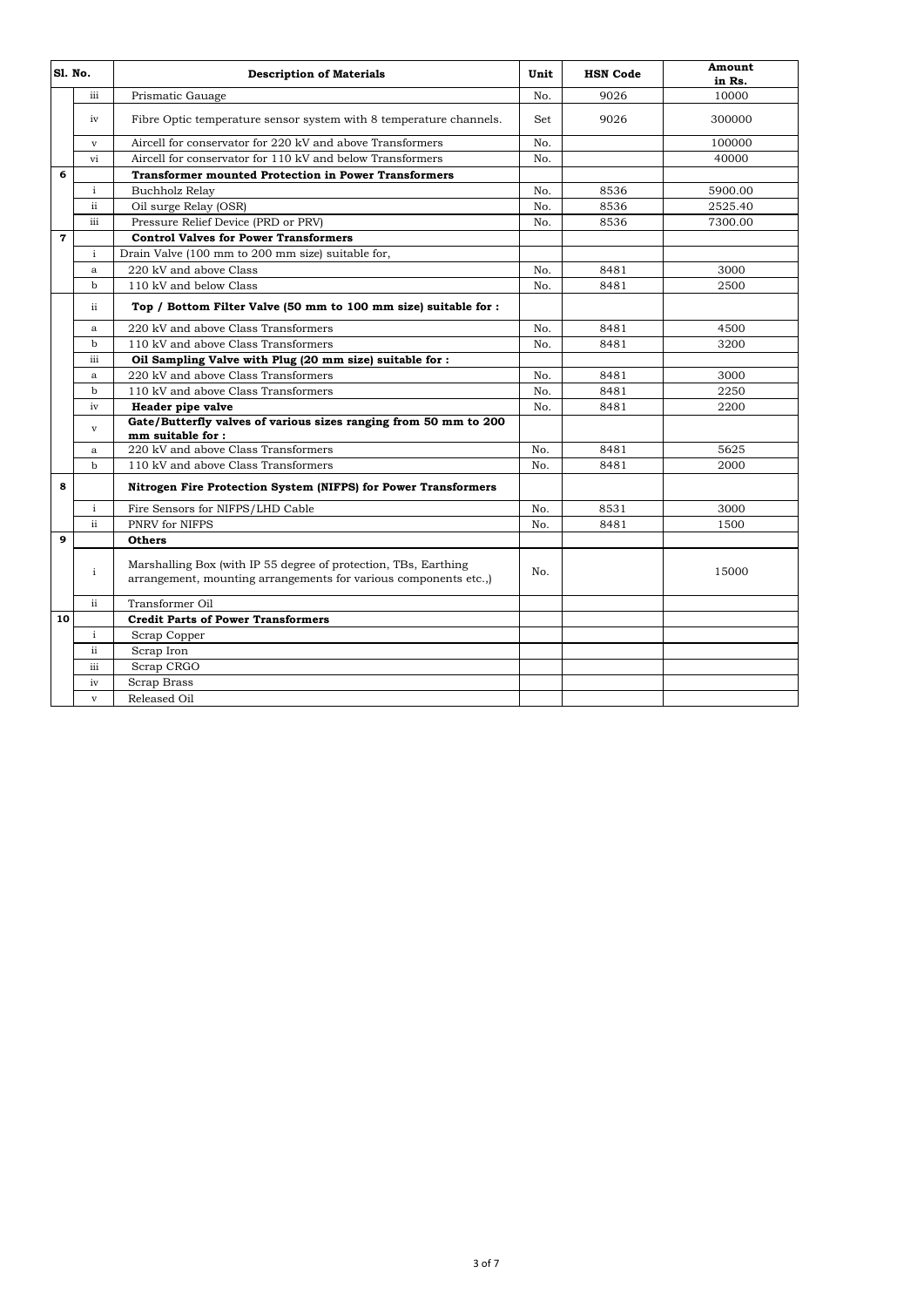## **SCHEDULE OF RATES FOR REPAIR OF POWER TRANSFORMER**

| $\overline{\text{S1}}$ .<br>No |              | <b>Description of Jobs</b>                                                                                                                                                                                                                                                                                                                                                                                       | Unit               | <b>HSN Code</b> | Capacity<br>in MVA                                        | Amount<br>in Rs. |  |
|--------------------------------|--------------|------------------------------------------------------------------------------------------------------------------------------------------------------------------------------------------------------------------------------------------------------------------------------------------------------------------------------------------------------------------------------------------------------------------|--------------------|-----------------|-----------------------------------------------------------|------------------|--|
|                                |              |                                                                                                                                                                                                                                                                                                                                                                                                                  |                    |                 |                                                           |                  |  |
| $\mathbf{1}$                   |              | Draining out oil from the Power Transformer complete duly collecting the oil<br>in barrels (supplied by KPTCL), shifting barrels to safe place (in the Station<br>premises only) with proper tightness of cork/lid to avoid entry of moisture.                                                                                                                                                                   | Ltr                | 9988            | All capacity                                              | 1.05             |  |
| $\mathbf{2}$                   |              | Unloading of the Faulty Transformer tank with active parts and accessories<br>at firm's work or loading of repaired Transformer tank with active parts or<br>accessories at firm's works                                                                                                                                                                                                                         | MT                 | 9988            | All capacity                                              | 153.30           |  |
|                                |              |                                                                                                                                                                                                                                                                                                                                                                                                                  |                    |                 | 66/11 kV Class                                            |                  |  |
|                                |              |                                                                                                                                                                                                                                                                                                                                                                                                                  | L/s                |                 | 8                                                         | 22991            |  |
|                                |              |                                                                                                                                                                                                                                                                                                                                                                                                                  | L/s                |                 | 12.5                                                      | 35923            |  |
|                                |              |                                                                                                                                                                                                                                                                                                                                                                                                                  | L/s                | 9988            | 16/20                                                     | 45982            |  |
|                                |              |                                                                                                                                                                                                                                                                                                                                                                                                                  | L/s                |                 | 31.5                                                      | 54603            |  |
|                                |              |                                                                                                                                                                                                                                                                                                                                                                                                                  |                    |                 | 220/66/11 kV Class                                        |                  |  |
|                                |              |                                                                                                                                                                                                                                                                                                                                                                                                                  | L/s                | 9988            | 100                                                       | 58116            |  |
|                                |              | Dismantling faulty Transformer for joint inspection at repairer's premises<br>including all activities such as opening of top cover, de-tanking of core and                                                                                                                                                                                                                                                      | L/s                |                 | 150                                                       | 87174            |  |
| 3                              |              | winding, separation of HV/LV coils, conducting preliminary test required for                                                                                                                                                                                                                                                                                                                                     |                    |                 | $400/\sqrt{3}/220/\sqrt{3}$ kV - 33 kV Class              |                  |  |
|                                |              | assessment of repair work to be undertaken, dismantling core etc., in the                                                                                                                                                                                                                                                                                                                                        | L/s                | 9988            | 167                                                       | 97054            |  |
|                                |              | presence of KPTCL authorised representative.                                                                                                                                                                                                                                                                                                                                                                     |                    |                 | 400/220 kV - 33 kV Class                                  |                  |  |
|                                |              |                                                                                                                                                                                                                                                                                                                                                                                                                  | L/s                | 9988            | 315                                                       | 183066           |  |
|                                |              |                                                                                                                                                                                                                                                                                                                                                                                                                  | L/s                |                 | 500                                                       | 290580           |  |
|                                |              |                                                                                                                                                                                                                                                                                                                                                                                                                  |                    |                 | 110/33-11 kV Class or 110/11 kV Class                     |                  |  |
|                                |              |                                                                                                                                                                                                                                                                                                                                                                                                                  | L/s                | 9988            | 10                                                        | 24420<br>48840   |  |
|                                |              |                                                                                                                                                                                                                                                                                                                                                                                                                  | L/s                |                 | 16/20<br>220/110/11 kV Class                              |                  |  |
|                                |              |                                                                                                                                                                                                                                                                                                                                                                                                                  | L/s                | 9988            | 100                                                       | 58116            |  |
| 4                              |              | <b>Main Tank of Power Transformers</b>                                                                                                                                                                                                                                                                                                                                                                           |                    |                 |                                                           |                  |  |
|                                | $\mathbf{i}$ | Minor modification to Transformer Main Tank/Top lid or frame assembly in<br>case required during repair.                                                                                                                                                                                                                                                                                                         | kg                 | 9988            | All capacity                                              | 180              |  |
|                                | ii           | Modification/replacement of link board for 110/33-11 kV Transformers.                                                                                                                                                                                                                                                                                                                                            | Per Phase          | 9988            | All capacity                                              | 22000            |  |
| 5                              |              | <b>Drying of Power Transformers</b>                                                                                                                                                                                                                                                                                                                                                                              |                    |                 |                                                           |                  |  |
| $\mathbf{i}$                   |              | Drying of Transformer at site: Drying of active parts of Power Transformer<br>upto 5 cycles, by Vaccuum application, external heating, nitrogen purging,<br>till the required dew point is achieved. Work should be carried out at site only<br>(Required new transformer oil will be supplied by KPTCL). Provision for<br>replacement of gaskets also may be made as per Sl. No. 1 (ii) of material<br>portion. |                    |                 |                                                           |                  |  |
|                                | $\rm{a}$     | 220 kV and above class Transformer                                                                                                                                                                                                                                                                                                                                                                               | L/s                | 9988            | All capacity                                              | 400000           |  |
|                                | $\mathbf b$  | 110 kV and below class Transformer                                                                                                                                                                                                                                                                                                                                                                               | L/s                | 9988            | All capacity                                              | 250000           |  |
| ii                             |              | Drying of active parts for each cycle over and above 5 cycles, if required                                                                                                                                                                                                                                                                                                                                       |                    |                 |                                                           |                  |  |
|                                | $\rm{a}$     | 220 kV and above class Transformer                                                                                                                                                                                                                                                                                                                                                                               | L/s                | 9988            | All capacity                                              | 56000            |  |
|                                | þ            | 110 kV and below class Transformer                                                                                                                                                                                                                                                                                                                                                                               | L/s                | 9988            | All capacity                                              | 32500            |  |
| iii                            |              | <b>Drying of Transformer at factory</b> : Drying of active parts of Transformer in<br>VPD chamber                                                                                                                                                                                                                                                                                                                |                    |                 |                                                           |                  |  |
|                                | a            | 220 kV and above class Transformer                                                                                                                                                                                                                                                                                                                                                                               | L/s                | 9988            | All capacity                                              | 168750           |  |
|                                | $\mathbf b$  | 110 kV and below class Transformer                                                                                                                                                                                                                                                                                                                                                                               | L/s                | 9988            | All capacity                                              | 97500            |  |
| iv                             |              | <b>Drying of Transformer at factory</b> : Drying of active parts of Transformer in<br>Oven                                                                                                                                                                                                                                                                                                                       |                    |                 |                                                           |                  |  |
|                                | $\rm{a}$     | 220 kV and above class Transformer                                                                                                                                                                                                                                                                                                                                                                               | L/s                | 9988            | All capacity                                              | 135000           |  |
|                                | $\mathbf b$  | 110 kV and below class Transformer                                                                                                                                                                                                                                                                                                                                                                               | L/s                | 9988            | All capacity                                              | 78000            |  |
| $\mathbf v$                    |              | Re-assembly of Core and Winding                                                                                                                                                                                                                                                                                                                                                                                  |                    |                 | 66/11 kV Class                                            |                  |  |
|                                |              |                                                                                                                                                                                                                                                                                                                                                                                                                  | L/s                |                 | 8                                                         | 26823            |  |
|                                |              |                                                                                                                                                                                                                                                                                                                                                                                                                  | L/s                | 9988            | 12.5                                                      | 41910            |  |
|                                |              |                                                                                                                                                                                                                                                                                                                                                                                                                  | L/s                |                 | 16/20                                                     | 53645            |  |
|                                |              |                                                                                                                                                                                                                                                                                                                                                                                                                  | L/s                |                 | 31.5                                                      | 63704            |  |
|                                |              |                                                                                                                                                                                                                                                                                                                                                                                                                  |                    |                 | 220/66/11 kV                                              |                  |  |
|                                |              |                                                                                                                                                                                                                                                                                                                                                                                                                  | L/s                | 9988            | 100                                                       | 66889            |  |
|                                |              |                                                                                                                                                                                                                                                                                                                                                                                                                  | L/s                |                 | 150                                                       | 100333           |  |
|                                |              |                                                                                                                                                                                                                                                                                                                                                                                                                  |                    |                 | Single Phase $400/\sqrt{3}/220/\sqrt{3}$ kV - 33 kV Class |                  |  |
|                                |              |                                                                                                                                                                                                                                                                                                                                                                                                                  | 9988<br>167<br>L/s |                 |                                                           | 111704           |  |
|                                |              | 400/220 kV - 33 kV Class                                                                                                                                                                                                                                                                                                                                                                                         |                    |                 |                                                           |                  |  |
|                                |              |                                                                                                                                                                                                                                                                                                                                                                                                                  | L/s                | 9988            | 315                                                       | 210700           |  |
|                                |              |                                                                                                                                                                                                                                                                                                                                                                                                                  | L/s                |                 | 500                                                       | 334444           |  |
|                                |              |                                                                                                                                                                                                                                                                                                                                                                                                                  |                    |                 | 110/33-11 kV Class - 110/11 kV Class                      |                  |  |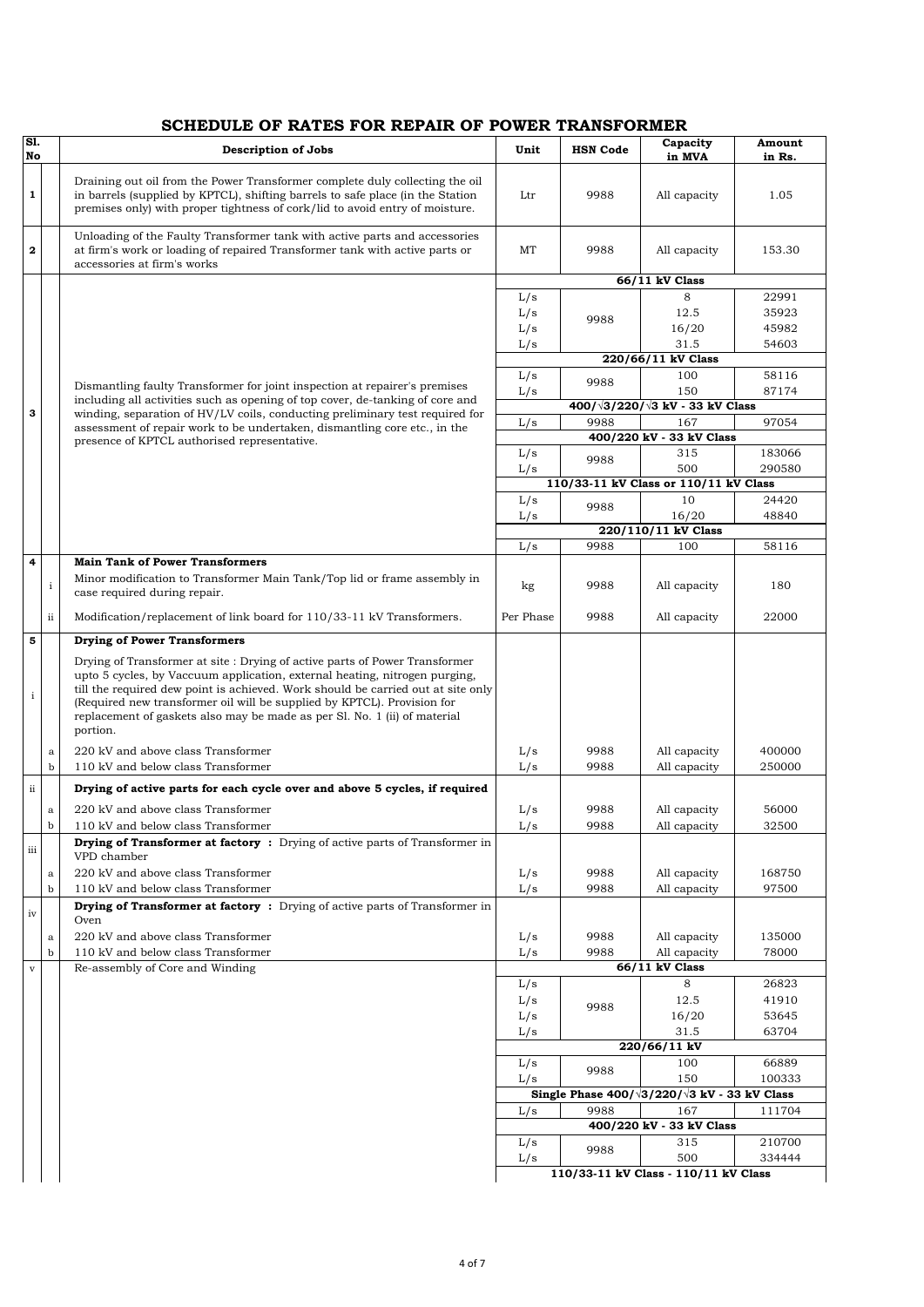| SI.<br>No               |                  | <b>Description of Jobs</b>                                                                                                                                                                        | Unit                                                                 | <b>HSN Code</b>     | Capacity<br>in MVA                                | Amount<br>in Rs. |  |  |
|-------------------------|------------------|---------------------------------------------------------------------------------------------------------------------------------------------------------------------------------------------------|----------------------------------------------------------------------|---------------------|---------------------------------------------------|------------------|--|--|
|                         |                  |                                                                                                                                                                                                   | L/S                                                                  |                     | 10                                                | 28490            |  |  |
|                         |                  |                                                                                                                                                                                                   | L/s                                                                  | 9988                | 16/20                                             | 56979            |  |  |
|                         |                  |                                                                                                                                                                                                   |                                                                      |                     | 220/110/11 kV Class                               |                  |  |  |
|                         |                  |                                                                                                                                                                                                   | 9988<br>L/s                                                          |                     | 100                                               | 66889            |  |  |
| vi                      |                  | Filling of oil to the main tank and OLTC tank, filtering the oil including<br>filtering till attainment of prescribed BDV valves including labour, filtering<br>equipment along with accessories. | Ltr                                                                  | 9988                | All capacity                                      | 4.39             |  |  |
| 6                       |                  | <b>Cooler Bank of Power Transformers</b>                                                                                                                                                          |                                                                      |                     |                                                   |                  |  |  |
| $\mathbf{i}$            |                  | Refurbishment of radiators including removal of bends of radiators, fins, test<br>for leakages and arrest if any.                                                                                 |                                                                      |                     |                                                   |                  |  |  |
|                         | $\rm{a}$         | 220 kV and above class Transformer                                                                                                                                                                | Each                                                                 | 9988                | All capacity                                      | 4000             |  |  |
|                         | $\mathbf b$      | 110 kV and below class Transformer                                                                                                                                                                | Each                                                                 | 9988                | All capacity                                      | 1500             |  |  |
| $\mathbf{ii}$           |                  | Overhauling of fans and pump                                                                                                                                                                      | No.                                                                  | 9988                | All capacity                                      | 2000             |  |  |
| $\rm iii$               |                  | Repair of cooling fan                                                                                                                                                                             | No.                                                                  | 9988                | All capacity                                      | 5000             |  |  |
| iv                      |                  | Repair of Oil pump                                                                                                                                                                                | No.                                                                  | 9988                | All capacity                                      | 9000             |  |  |
| $\overline{\mathbf{r}}$ |                  | Tests to be carried out on Power Transformers                                                                                                                                                     |                                                                      |                     |                                                   |                  |  |  |
|                         | $\rm i$          | Impulse test on Transformer below 72.5 kV (For Transformer above 72.5 kV)<br>class, Impulse test comes under routine test)                                                                        | No.                                                                  | 9988                | All capacity                                      | 125000           |  |  |
|                         | $\mathbf{ii}$    |                                                                                                                                                                                                   |                                                                      |                     | 66/11 kV Class                                    |                  |  |  |
|                         |                  |                                                                                                                                                                                                   | L/s                                                                  |                     | 8                                                 | 15327            |  |  |
|                         |                  |                                                                                                                                                                                                   | L/s                                                                  | 9988                | 12.5                                              | 23949            |  |  |
|                         |                  |                                                                                                                                                                                                   | L/s                                                                  |                     | 16/20                                             | 30654            |  |  |
|                         |                  |                                                                                                                                                                                                   | L/s                                                                  |                     | 31.5                                              | 36402            |  |  |
|                         |                  |                                                                                                                                                                                                   |                                                                      |                     | 220/66/11 kV                                      |                  |  |  |
|                         |                  | a) Testing the Transformer for routine tests as per IS 2026-1983 if repairs are                                                                                                                   | L/s                                                                  | 9988                | 100                                               | 55892            |  |  |
|                         |                  | carried out at Repairer's work.                                                                                                                                                                   | L/s                                                                  |                     | 150                                               | 83837            |  |  |
|                         |                  | b) Testing the Transformer for IR values, Voltage ratio at all Taps, Short                                                                                                                        |                                                                      |                     | $400/\sqrt{3}$ / 220/ $\sqrt{3}$ kV - 33 kV Class |                  |  |  |
|                         |                  | circuit test, Magnetic balance, Magnetising current measurement at low                                                                                                                            | L/s                                                                  | 9988                | 167                                               | 93339            |  |  |
|                         |                  | voltage from HV & LV. Magnetising current measurement at rated voltage<br>from LV side.                                                                                                           |                                                                      |                     | 400/220 kV - 33 kV Class                          |                  |  |  |
|                         |                  |                                                                                                                                                                                                   | L/s                                                                  | 9988                | 315                                               | 176058           |  |  |
|                         |                  |                                                                                                                                                                                                   | L/s                                                                  |                     | 500                                               | 279458           |  |  |
|                         |                  |                                                                                                                                                                                                   |                                                                      |                     | 110/33-11 kV Class - 110/11 kV Class              |                  |  |  |
|                         |                  |                                                                                                                                                                                                   | L/s                                                                  | 9988                | 10                                                | 16280            |  |  |
|                         |                  |                                                                                                                                                                                                   | L/s                                                                  |                     | 16/20                                             | 32559            |  |  |
|                         |                  |                                                                                                                                                                                                   |                                                                      |                     | 220/110/11 kV Class                               |                  |  |  |
|                         |                  |                                                                                                                                                                                                   | L/s                                                                  | 9988                | 100                                               | 55892            |  |  |
|                         |                  |                                                                                                                                                                                                   |                                                                      |                     | 66/11 kV Class                                    |                  |  |  |
|                         |                  |                                                                                                                                                                                                   | L/s                                                                  |                     | 8                                                 | 6270             |  |  |
|                         |                  |                                                                                                                                                                                                   | L/s                                                                  | 9988                | 12.5                                              | 9797             |  |  |
|                         |                  |                                                                                                                                                                                                   | L/s                                                                  |                     | 16/20                                             | 12540            |  |  |
|                         |                  |                                                                                                                                                                                                   | L/s                                                                  |                     | 31.5                                              | 14892            |  |  |
|                         |                  |                                                                                                                                                                                                   | 220/66/11 kV - 66/11 kV Class                                        |                     |                                                   |                  |  |  |
|                         |                  |                                                                                                                                                                                                   | L/s                                                                  | 9988                | 100                                               | 16418            |  |  |
|                         |                  |                                                                                                                                                                                                   |                                                                      | L/s<br>150<br>24627 |                                                   |                  |  |  |
|                         |                  |                                                                                                                                                                                                   | Single Phase Transformer $400/\sqrt{3}$ / 220/ $\sqrt{3}$ kV - 33 kV |                     |                                                   |                  |  |  |
|                         | iii              | Supervising and commissioning of Transformer                                                                                                                                                      |                                                                      |                     | <b>Class</b>                                      |                  |  |  |
|                         |                  |                                                                                                                                                                                                   | L/s                                                                  | 9988                | 167                                               | 27418            |  |  |
|                         |                  |                                                                                                                                                                                                   |                                                                      |                     | 400/220 kV - 33 kV Class                          |                  |  |  |
|                         |                  |                                                                                                                                                                                                   | L/s                                                                  | 9988                | 315                                               | 51717            |  |  |
|                         |                  |                                                                                                                                                                                                   | L/s                                                                  | 9988                | 500<br>110/33-11 kV Class - 110/11 kV Class       | 77575            |  |  |
|                         |                  |                                                                                                                                                                                                   |                                                                      |                     | 10                                                |                  |  |  |
|                         |                  |                                                                                                                                                                                                   | L/s                                                                  | 9988                |                                                   | 6660             |  |  |
|                         |                  |                                                                                                                                                                                                   | L/s                                                                  |                     | 16/20<br>220/110/11 kV Class                      | 13320            |  |  |
|                         |                  |                                                                                                                                                                                                   | L/s                                                                  | 9988                | 100                                               | 16418            |  |  |
| 8                       |                  | Redesigning of Power Transformer (Where ever applicable) (3 Winding /<br>Auto Transformer / 2 Winding)                                                                                            |                                                                      |                     |                                                   |                  |  |  |
| i                       |                  | 3 Winding Transformer<br>220 kV and above class Transformer                                                                                                                                       |                                                                      | 9988                |                                                   | 75000            |  |  |
|                         | a<br>$\mathbf b$ | 110 kV and below class Transformer                                                                                                                                                                | L/s                                                                  | 9988                | All Capacity                                      |                  |  |  |
|                         |                  | Reconditioning of accessories like Radiators, Conservator by hot air                                                                                                                              | L/s                                                                  |                     | All Capacity                                      | 50000            |  |  |
| 9                       |                  | circulation along with pressure test of radiators and reconditioning of<br>Transformer mounted mechanical relays                                                                                  |                                                                      |                     |                                                   |                  |  |  |
|                         | $\mathbf{i}$     | 220 kV and above class Transformer                                                                                                                                                                | L/s                                                                  | 9988                | All Capacity                                      | 100000           |  |  |
|                         | ii               | 110 kV and below class Transformer                                                                                                                                                                | L/s                                                                  | 9988                | All Capacity                                      | 70000            |  |  |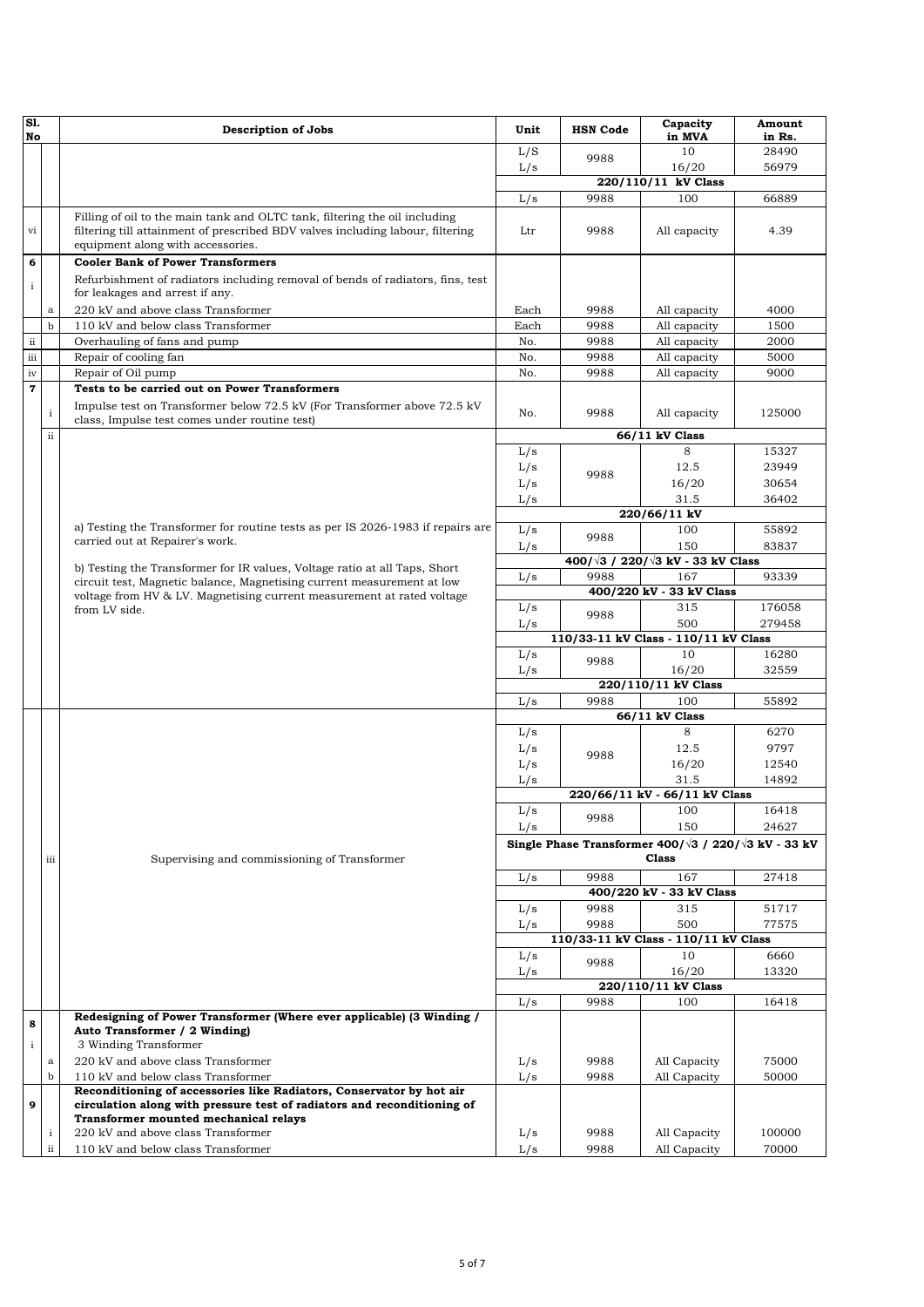## **SCHEDULE OF RATES FOR REPAIR OF POWER TRANSFORMER**

(Both Material & Labour Portion - Rates are exclusive of GST)

| S1.                     |               | <b>Description of Materials</b>                                                                                                                                                           | Unit                                    | <b>HSN</b> Code                                      | Capacity                                     | Amount         |  |
|-------------------------|---------------|-------------------------------------------------------------------------------------------------------------------------------------------------------------------------------------------|-----------------------------------------|------------------------------------------------------|----------------------------------------------|----------------|--|
| No<br>$\mathbf{1}$      |               | <b>Main Tank of Power Transformer</b>                                                                                                                                                     |                                         |                                                      | in MVA                                       | in Rs.         |  |
|                         | $\rm i$       | Providing new pipeline from main tank to Buchholz relay and conservator/from conservator<br>to breather                                                                                   | kg                                      | 9988                                                 | All capacity                                 | 160.00         |  |
|                         |               |                                                                                                                                                                                           |                                         |                                                      | 66/11 kV Class                               |                |  |
|                         |               |                                                                                                                                                                                           | L/s                                     |                                                      | 8                                            | 16720          |  |
|                         |               |                                                                                                                                                                                           | L/s                                     | 9988                                                 | 12.5                                         | 26125          |  |
|                         |               |                                                                                                                                                                                           | L/s                                     |                                                      | 16/20                                        | 33441          |  |
|                         |               |                                                                                                                                                                                           | L/s                                     |                                                      | 31.5                                         | 39711          |  |
|                         |               |                                                                                                                                                                                           |                                         |                                                      | 220/66/11 kV Class                           |                |  |
|                         |               |                                                                                                                                                                                           | L/s                                     | 9988                                                 | 100                                          | 43154          |  |
|                         |               |                                                                                                                                                                                           | L/s                                     |                                                      | 150<br>$400/\sqrt{3}$ / 220/ $\sqrt{3}$ kV - | 64731          |  |
|                         |               | Cleaning, Repairing and painting inside the Transformer Tank with hot oil bath and acid                                                                                                   |                                         |                                                      | 33 kV Class                                  |                |  |
|                         | $\mathbf{ii}$ | proof epoxy paint and painting outside the tank with enamel paint after thorough cleaning                                                                                                 | L/s                                     | 9988                                                 | 167                                          | 72067          |  |
|                         |               | including the cost of materials including the painting of radiators at site/Firm.                                                                                                         |                                         |                                                      | 400/220 kV - 33 kV Class                     |                |  |
|                         |               |                                                                                                                                                                                           | L/s                                     | 9988                                                 | 315                                          | 135935         |  |
|                         |               |                                                                                                                                                                                           | L/s                                     |                                                      | 500                                          | 215769         |  |
|                         |               |                                                                                                                                                                                           |                                         |                                                      | 110/33-11 kV Class -                         |                |  |
|                         |               |                                                                                                                                                                                           |                                         |                                                      | 110/11 kV Class                              |                |  |
|                         |               |                                                                                                                                                                                           | L/s                                     | 9988                                                 | 10                                           | 22199          |  |
|                         |               |                                                                                                                                                                                           | L/s                                     |                                                      | 16/20                                        | 35519          |  |
|                         |               |                                                                                                                                                                                           |                                         |                                                      | 220/110/11 kV Class                          |                |  |
|                         |               |                                                                                                                                                                                           | L/s                                     | 9988                                                 | 100                                          | 43154          |  |
|                         |               |                                                                                                                                                                                           |                                         |                                                      | 66/11 kV Class                               |                |  |
|                         |               |                                                                                                                                                                                           | L/s                                     |                                                      | 8                                            | 15327<br>23949 |  |
|                         |               |                                                                                                                                                                                           | L/s                                     | 9988                                                 | 12.5                                         | 30654          |  |
|                         |               |                                                                                                                                                                                           | L/s<br>L/s                              |                                                      | 16/20<br>31.5                                | 36402          |  |
|                         |               |                                                                                                                                                                                           |                                         |                                                      | 220/66/11 kV Class                           |                |  |
|                         |               |                                                                                                                                                                                           | L/s                                     |                                                      | 100                                          | 50298          |  |
|                         |               |                                                                                                                                                                                           | L/s                                     | 9988                                                 | 150                                          | 75447          |  |
|                         |               | Tanking the assembly, giving connection, providing new gaskets and insulating materials                                                                                                   |                                         | $400/\sqrt{3}$ / 220/ $\sqrt{3}$ kV -<br>33 kV Class |                                              |                |  |
|                         | iii           | conforming to relevant ISS, putting back the cover, tightening the fixtures, fixing the<br>bushing etc., including the cost of all materials like Gasket, insulating materials, Bolts and | L/s                                     | 9988                                                 | 167<br>83998                                 |                |  |
|                         |               | Nuts etc., and labour. Other accessories at repairers work to facilitate the testing.                                                                                                     |                                         |                                                      | 400/220 kV - 33 kV Class                     |                |  |
|                         |               |                                                                                                                                                                                           | L/s                                     | 9988                                                 | 315                                          | 158439         |  |
|                         |               |                                                                                                                                                                                           | L/s                                     |                                                      | 500                                          | 251490         |  |
|                         |               |                                                                                                                                                                                           | 110/33-11 kV Class -<br>110/11 kV Class |                                                      |                                              |                |  |
|                         |               |                                                                                                                                                                                           | L/s                                     | 9988                                                 | 10                                           | 20350          |  |
|                         |               |                                                                                                                                                                                           | L/s                                     |                                                      | 16/20                                        | 32559          |  |
|                         |               |                                                                                                                                                                                           |                                         |                                                      | 220/110/11 kV Class                          |                |  |
|                         |               |                                                                                                                                                                                           | L/s                                     | 9988                                                 | 100                                          | 50298          |  |
| $\overline{\mathbf{2}}$ | $\mathbf i$   | <b>Bushing of Power Transformers</b><br>Modifying existing/Providing the new turret                                                                                                       |                                         |                                                      |                                              |                |  |
| 3                       |               | <b>Active Parts with lead</b>                                                                                                                                                             | kg                                      | 9988                                                 | All capacity                                 | 160.00         |  |
| A                       |               | Core                                                                                                                                                                                      |                                         |                                                      |                                              |                |  |
|                         |               | Providing new CRGO lamination to the core in place of damaged lamination wherever                                                                                                         |                                         |                                                      |                                              |                |  |
|                         | $\rm i$       | necessary including cost of materials and labour.                                                                                                                                         | kg                                      | 9988                                                 | All capacity                                 | 452.17         |  |
| $\, {\bf B}$            |               | Solid insulation                                                                                                                                                                          |                                         |                                                      |                                              |                |  |
|                         |               | Providing solid insulation materials for replacement of damaged or burnt insulation as per                                                                                                |                                         |                                                      |                                              |                |  |
|                         | $\rm i$       | actual weight.                                                                                                                                                                            | kg                                      | 9988                                                 | All capacity                                 | 426.35         |  |
| $\mathbf c$             |               | Winding                                                                                                                                                                                   |                                         |                                                      |                                              |                |  |
|                         | $\rm i$       | Providing re-insulation to HV/LV winding whenever necessary for total weight of winding<br>except solid insulation.                                                                       | kg                                      | 9988                                                 | All capacity                                 | 166.75         |  |
|                         | $\rm ii$      | Providing new windings in place of damaged winding including cost of materials, labour,<br>drying etc., (Both HV & LV) - per kg of winding.                                               | kg                                      | 9988                                                 | All capacity                                 | 566.26         |  |
|                         | iii           | Providing HV static rings/LV static rings/end rings for Tap coils including new insulation                                                                                                | No.                                     | 9988                                                 | All capacity                                 | 400.00         |  |
| D                       |               | <b>Leads and Supports</b>                                                                                                                                                                 |                                         |                                                      |                                              |                |  |
| 4                       | $\mathbf{i}$  | Modification/replacement of lead if required<br><b>OLTC</b> of Power Transformers                                                                                                         | kg                                      | 9988                                                 | All capacity                                 | 1000           |  |
|                         |               |                                                                                                                                                                                           |                                         |                                                      | 66/11 kV Class                               |                |  |
|                         |               |                                                                                                                                                                                           | L/s                                     |                                                      | 8                                            | 15902          |  |
|                         |               |                                                                                                                                                                                           | L/s                                     |                                                      | 12.5                                         | 24847          |  |
|                         |               |                                                                                                                                                                                           | L/s                                     |                                                      | 16/20                                        | 31804          |  |
|                         |               |                                                                                                                                                                                           | L/s                                     |                                                      | 31.5                                         | 37767          |  |
|                         |               |                                                                                                                                                                                           |                                         |                                                      | 220/66/11 kV                                 |                |  |
|                         |               |                                                                                                                                                                                           | L/s                                     |                                                      | 100                                          | 57565          |  |